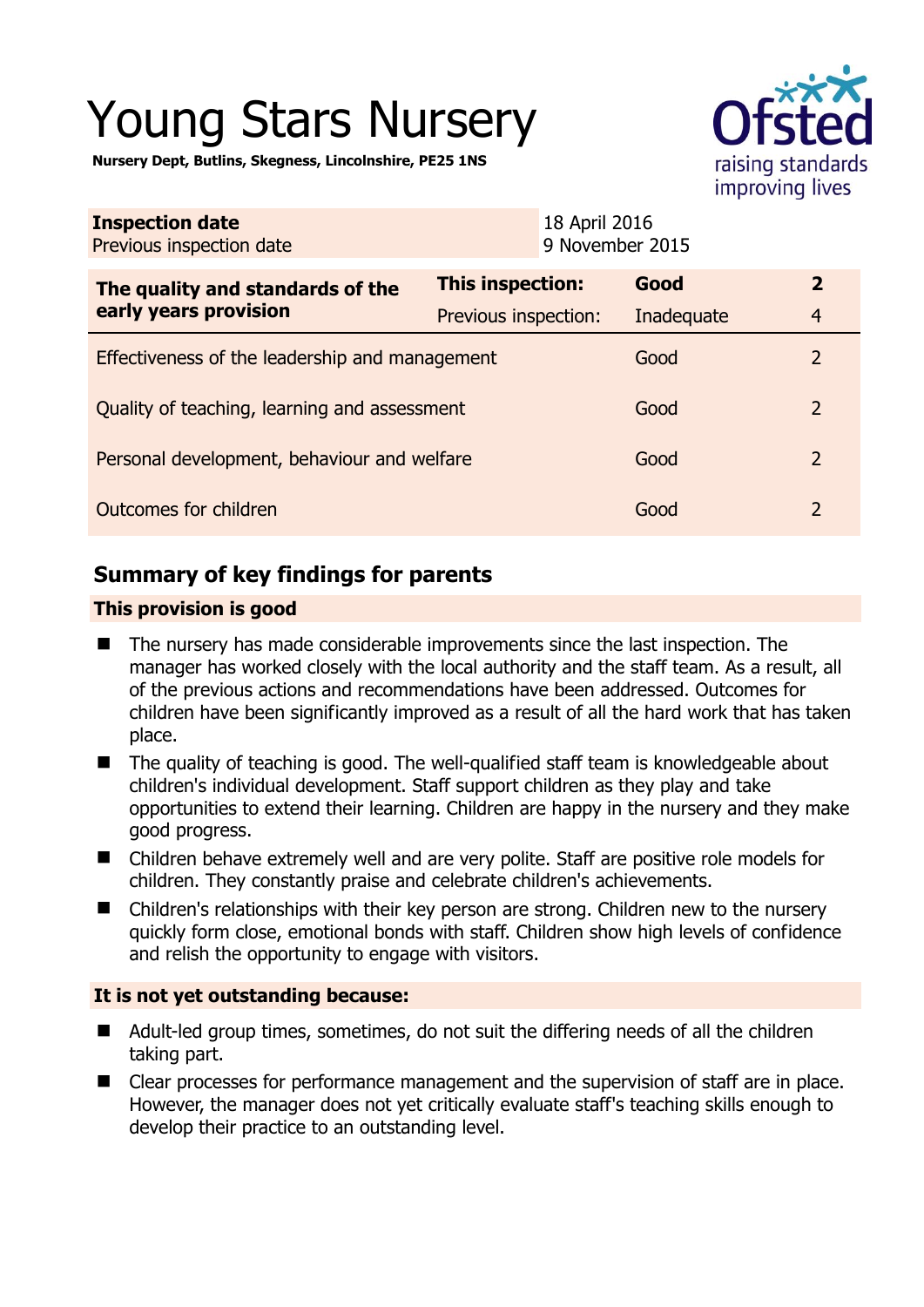## **What the setting needs to do to improve further**

#### **To further improve the quality of the early years provision the provider should:**

- improve the planning of adult-led group times and adapt these experiences to suit the different abilities and needs of the children
- $\blacksquare$  build on the current arrangements for performance management of staff that drive the quality of teaching to an outstanding level.

### **Inspection activities**

- The inspector observed the quality of teaching during activities indoors and outdoors, and assessed the impact this has on children's learning.
- The inspector completed a joint observation with the nursery manager.
- The inspector held a meeting with the nursery manager. She looked at relevant documentation, such as the nursery's self-evaluation and evidence of the suitability of staff working in the nursery.
- The inspector spoke to a small selection of parents during the inspection and took account of their views.

**Inspector**  Sharon Alleary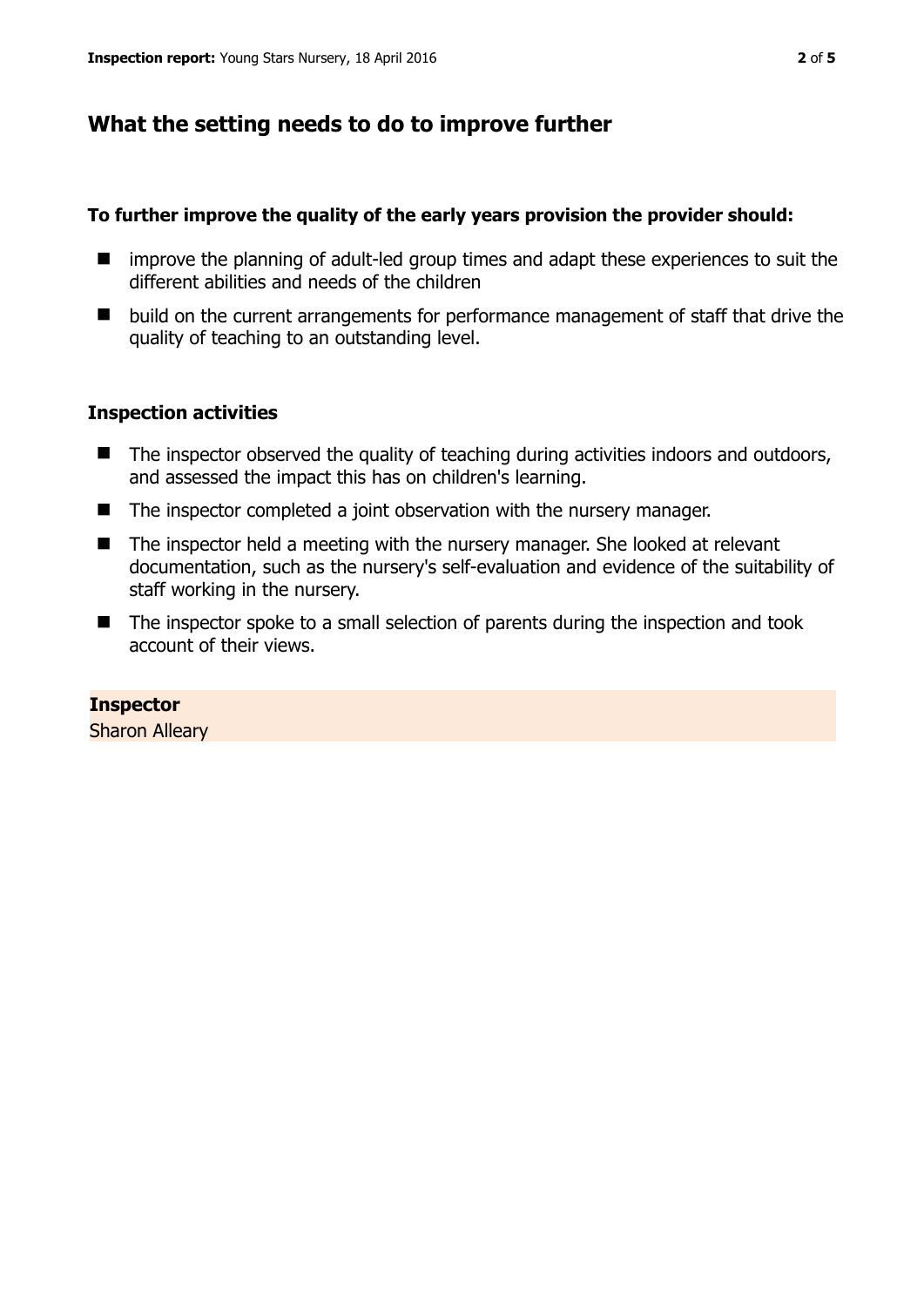## **Inspection findings**

#### **Effectiveness of the leadership and management is good**

Arrangements for safeguarding are effective. All staff know what to do if they have concerns about a child's welfare. The manager and staff team are committed to developing their good teaching skills. They attend a variety of training events and use the knowledge they gain to evaluate their practice and identify areas for improvement. Selfevaluation of the quality of the nursery is accurate and identifies areas for development. Action plans are in place to ensure these are addressed and drive improvement. The manager makes effective use of information about children's stage of development to check on any gaps in their learning.

## **Quality of teaching, learning and assessment is good**

Staff are skilled in supporting children's communication and language development, including supporting children who speak English as an additional language. Staff have a very good understanding of the importance of speaking clearly and repeating and reinforcing words that children use. Children thoroughly enjoy being outside and eagerly look for mini-beasts. They explore, using spades to dig in the compost and investigate under logs in the bug hotel. Staff introduce the names of creatures to the children. Staff in the baby room capture babies' attention as they blow bubbles. Babies are clearly captivated and follow the bubbles, reaching out to try and pop them. Parents access an online system to check on their children's progress and share their child's achievements from home.

#### **Personal development, behaviour and welfare are good**

Children are well cared for in safe, secure, comfortable and well-resourced surroundings. Settling-in arrangements are adapted to meet children's individual needs and parents' wishes. Children are given plenty of opportunities for fresh air and exercise. They enjoy testing their physical skills as they balance on the equipment or practise kicking a ball. Since the last inspection the baby room has greatly enhanced their outside play space. This means the youngest of children have daily opportunities to experience outdoor play. Staff provide emotional support for children as they prepare to move on to school. They include resources in children's play associated with schools that they will attend, for example, uniforms and photograph books from their new school. Reception class teachers come to see children at the nursery. This helps children to feel more confident about starting school.

## **Outcomes for children are good**

All children are making good progress in their learning and development given their starting points. Children are developing good skills in becoming independent. They butter their own toast and pour their drinks. Children enthusiastically join in with all the words in popular stories. Older children take a seat and read an entire book to their friends. This contributes to children's very rapid progress in literacy. Children develop the essential skills needed for the move on to school. They demonstrate confidence and a keenness to learn.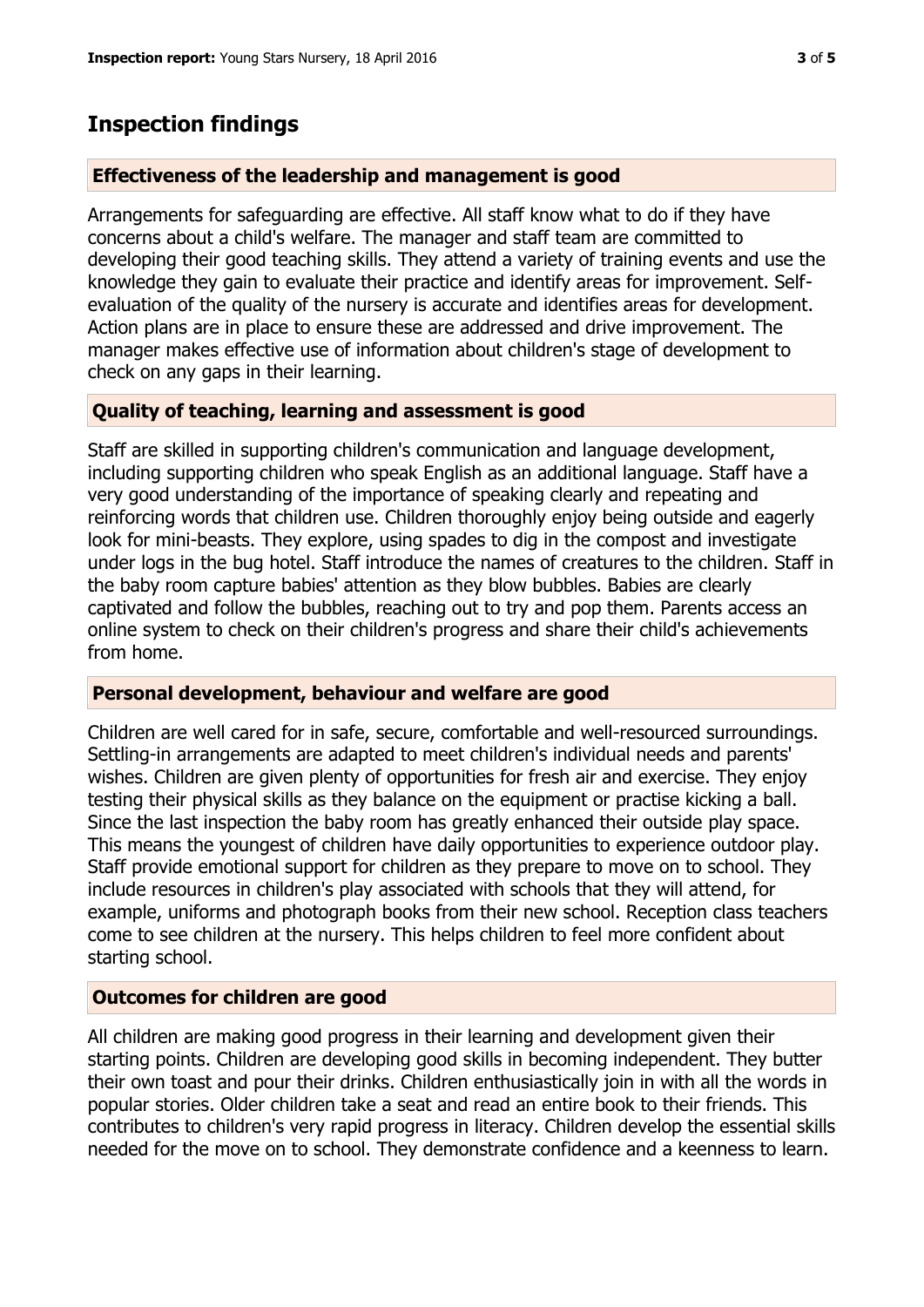## **Setting details**

| Unique reference number       | 253585                                                                               |  |
|-------------------------------|--------------------------------------------------------------------------------------|--|
| <b>Local authority</b>        | Lincolnshire                                                                         |  |
| <b>Inspection number</b>      | 1032682                                                                              |  |
| <b>Type of provision</b>      | Full-time provision                                                                  |  |
| Day care type                 | Childcare - Non-Domestic                                                             |  |
| <b>Registers</b>              | Early Years Register, Compulsory Childcare<br>Register, Voluntary Childcare Register |  |
| Age range of children         | $0 - 13$                                                                             |  |
| <b>Total number of places</b> | 55                                                                                   |  |
| Number of children on roll    | 70                                                                                   |  |
| <b>Name of provider</b>       | <b>Butlins Skyline Limited</b>                                                       |  |
| Date of previous inspection   | 9 November 2015                                                                      |  |
| <b>Telephone number</b>       | 01754 762311 x5254                                                                   |  |

Young Stars Nursery was registered in 1995. The nursery is situated within the grounds of a holiday resort. The nursery employs 15 members of childcare staff. Of these, one holds an appropriate early years qualification at level 4, 12 at level 3 and one at level 2. The nursery opens from Monday to Friday, all year round. Sessions are from 8.30am until 6pm. The nursery provides a kids club for older children during the school holidays. The nursery provides funded early education for two-, three- and four-year-old children. The nursery also supports children who speak English as an additional language.

This inspection was carried out by Ofsted under sections 49 and 50 of the Childcare Act 2006 on the quality and standards of provision that is registered on the Early Years Register. The registered person must ensure that this provision complies with the statutory framework for children's learning, development and care, known as the Early Years Foundation Stage.

Any complaints about the inspection or the report should be made following the procedures set out in the guidance 'Complaints procedure: raising concerns and making complaints about Ofsted', which is available from Ofsted's website: www.gov.uk/government/organisations/ofsted. If you would like Ofsted to send you a copy of the guidance, please telephone 0300 123 4234, or email enquiries@ofsted.gov.uk.